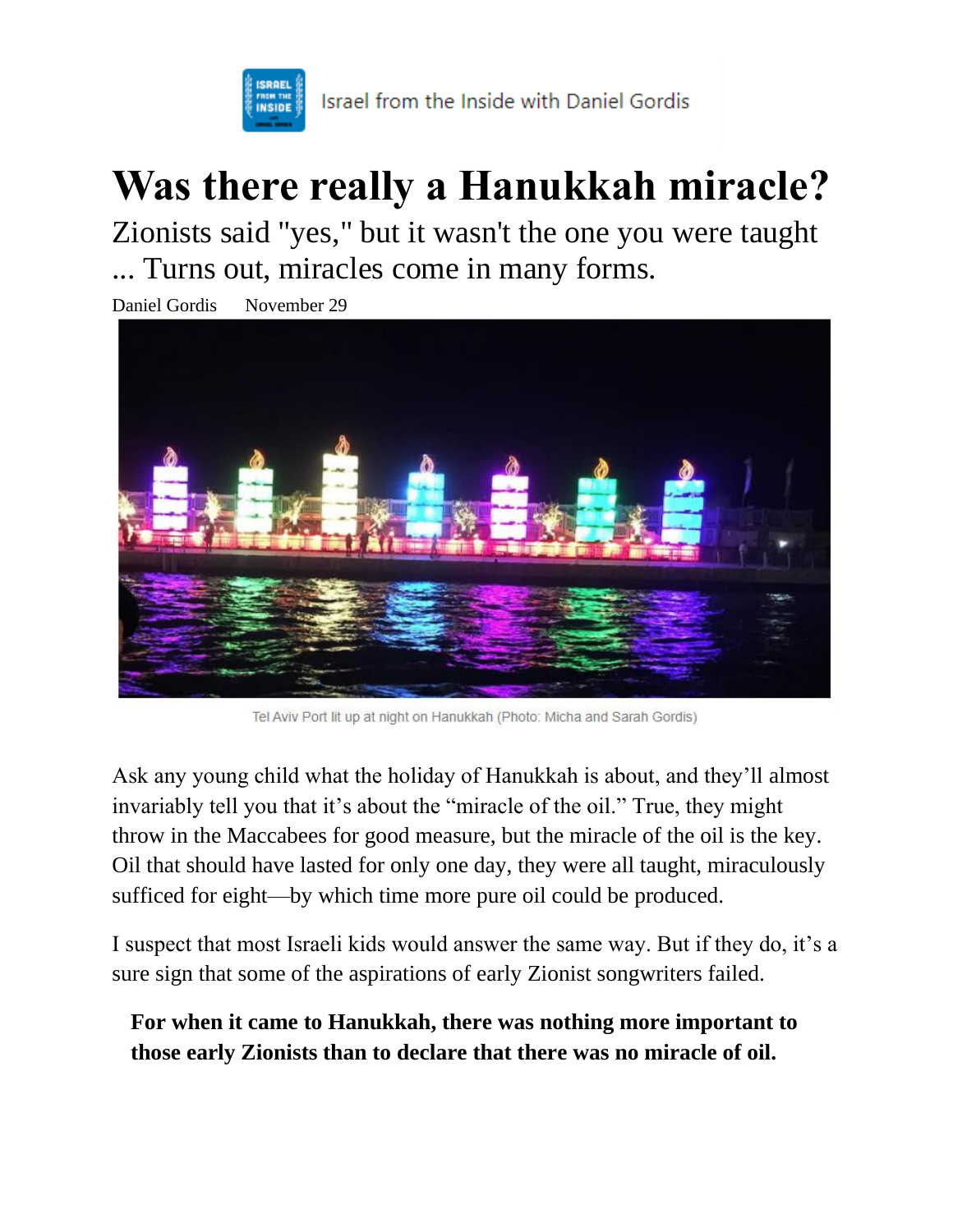How do we know that? Because they said so explicitly. The early, popular Zionist Hanukkah song, *Anu Nos'im Lapidim* ("We carry torches") could not have been clearer.

| Anu nos'im lapidim                                                                                                                 | We carry our torches                                                                                                                                         | אַנוּ נוּשׂאַים לַפִּידִים                                                                                                           |
|------------------------------------------------------------------------------------------------------------------------------------|--------------------------------------------------------------------------------------------------------------------------------------------------------------|--------------------------------------------------------------------------------------------------------------------------------------|
| Beleilot afeilim.                                                                                                                  | In darkened nights.                                                                                                                                          | בְּלֵילוֹת אַפְלִים.                                                                                                                 |
| Zorchim hash'vilim mitachat<br>ragleinu<br>Umi asher leiv lo<br>Hatzamei la'or -<br>Yissa et einav velibo eileinu<br>La'or veyavo! | The paths beneath our feet are aglow.<br>Anyone who has a heart<br>parched for light<br>Should lift his eyes and heart to us<br>Join us, towards the light!  | זורחים השבילים מתחת רגלינו<br>וּמִי אֲשֶׁר לֵב לוֹ<br>-הצמא לאור<br>יְשָׂא אֶת עֵינַיו וְלְבּוֹ אֲלֵינוּ<br>לאור ויבוא!              |
| Ness lo karah lanu -<br>Pach shemen lo matzanu.<br>La'emek halachnu, haharah alinu,<br>Ma'ayanot ha'orot<br>Hag'nuzim gilinu.      | No miracle happened for us -<br>We found no cruse of oil.<br>We walked to valley, climbed the<br>mountain,<br>And there-we found springs<br>of hidden light. | נֵס לֹא קֵרַה לֻנוּ-<br>פַּךְ שֶׁמֶן לֹא מָצָאנוּ.<br>לַעֲמֶק הָלַכְנוּ, הָהָרָה עָלִינוּ,<br>מַעַיְנוֹת הָאוֹרוֹת<br>הגנוזים גלינו. |
| Ness lo karah lanu -<br>Pach shemen lo matzanu.<br>Basela chatzavnu ad dam -<br>Vayehi or!                                         | No miracle happened for us -<br>We found no cruse of oil.<br>We dug in the rock until we bled -<br>And then there was light!                                 | נֵס לֹא קֵרַה לֻנוּ-<br>פַּךְ שֶׁמֶן לֹא מָצָאנוּ.<br>בַּסֶּלֵע חָצַבְנוּ עַד דָם-<br>וַיְּהִי אוֹר!                                 |

Written by Aharon Ze'ev in the early 1930's, the Hanukkah ditty became instantly popular in the hyper-secularist, anti-religious, yet deeply Jewish *yishuv*. "Anyone whose heart is thirsty for light," Ze'ev wrote, should head not to the world of religion, which is what Jews would typically have said to do, but instead, should "join us, towards the light." Build the land, join the Zionists—and light will follow.

If they built the land, the song intimated, *they*—and not God— would be the ones who created the miracle. Ze'ev made his point twice: "No miracle happened for us, we found no cruse of oil." First, they climbed the mountains only to discover wellsprings of light, and then, in the last stanza, they quarried rock until they bled. "And there was light!" It sounds a lot like the creation story in the book of Genesis, though for the Zionists, it was their bleeding hands in the earth and not God that created light.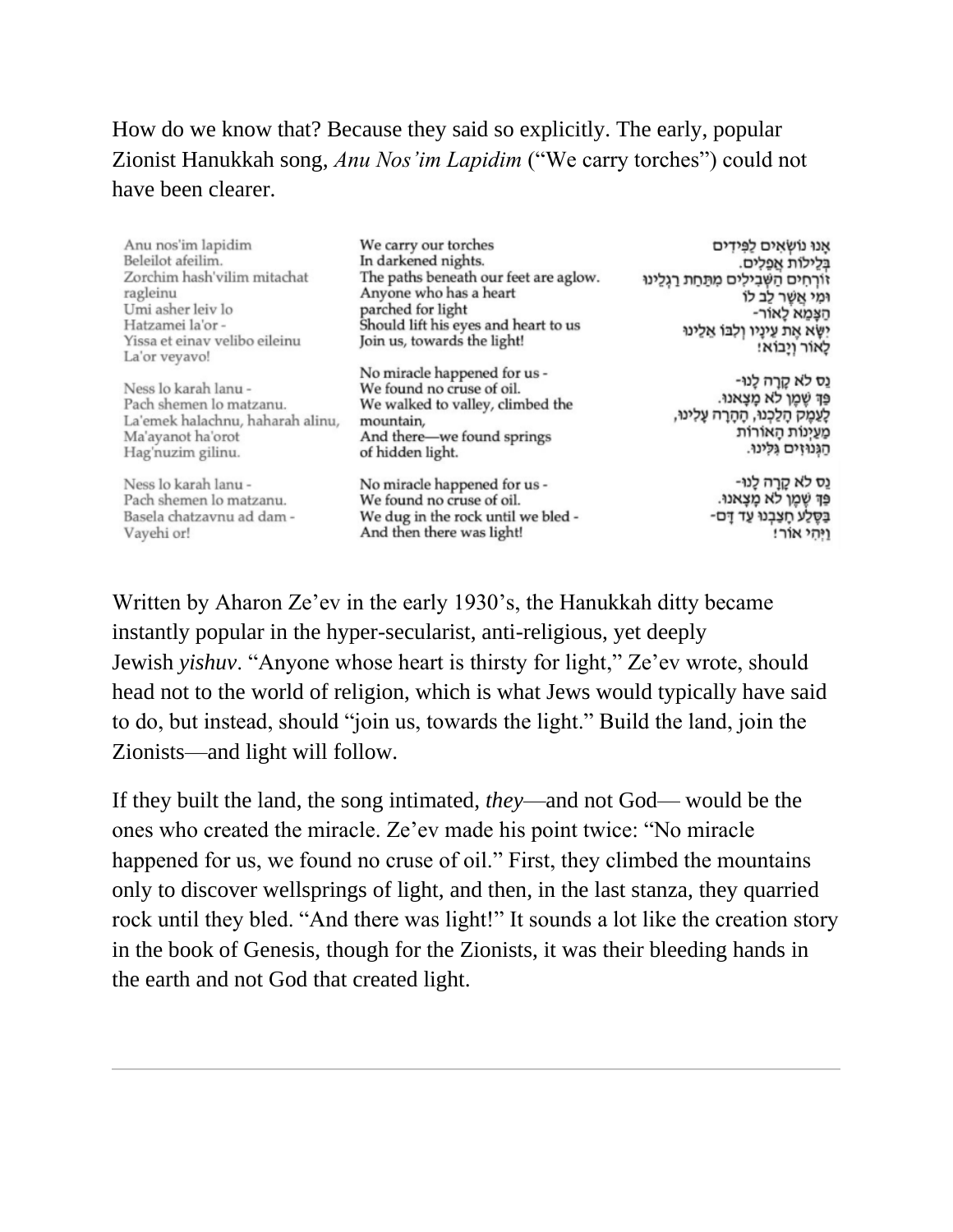No oil, no Maccabees. At least not there. But in another Zionist song (this one by Menashe Ravina in 1936), the Maccabees do appear. It's called *Mi Yemalel* ("Who can retell?"). Once again, though, the hero of Hanukkah is not them, but the "Maccabees" of the early 20th century who were to rise up and redeem the nation once again.

| Mi yimalel gevurot Yisrael,    | Who can recall the heroism of the Jews,        | מי ימלל גבורות ישראל   |
|--------------------------------|------------------------------------------------|------------------------|
| Otan mi yimne?                 | Who can count them?                            | אותן מי ימנה           |
| Hen be'chol dor yakum ha'gibor | For in every generation, a hero arises         | הן בכל דור יקום הגיבור |
| Go'el ha'am.                   | who redeems the nation.                        | גואל העם               |
| Shma!                          | Listen!                                        | שמע                    |
| Ba'yamim ha'hem ba'zman ha'ze  | In those days, at this season                  | בימים ההם בזמן הזה     |
| Maccabi moshia u'fode          | the Maccabee redeemed us and brought salvation | מכבי מושיע ופודה       |
| U'v'yameinu kol am Yisrael     | And in our day, all the nation of Israel       | ובימינו כל עם ישראל    |
| Yitached yakum ve'yigael!      | must unite, rise up and be delivered.          | יתאחד, יקום ויגאל      |

Once again, no oil. No God. Note even the word "Shma" at the beginning of the second stanza. But what follows is not "the Shma" which demands faith in God, but an ode to human bravery.

When the Jerusalem Light Rail put out an ad (video below), filming the light rail as it travels along Jaffa Road in Jerusalem, everyone knew the words. The song's a bit dated, so the "drafted" participants were obviously self-conscious singing it for the camera, but note (0:46) that even the religious guy knew the words to this "anti-religious" song.

Where they heretics, those Zionists?

Not necessarily. Those early Zionists were hardly the first to tell the story of Hanukkah without the miracle of the oil at its center. Thousands of years earlier, even the book of Maccabees II (chapter 10) did that. Why does Hanukkah last eight days? Not because of oil, but because of the holiday of Sukkot[:](https://danielgordis.substack.com/p/was-there-really-a-hanukkah-miracle?token=eyJ1c2VyX2lkIjoxNzA3ODMxOCwicG9zdF9pZCI6NDQ2NzYyOTYsIl8iOiJOWGlMeSIsImlhdCI6MTYzODMyNjg2MCwiZXhwIjoxNjM4MzMwNDYwLCJpc3MiOiJwdWItMjk2MzA3Iiwic3ViIjoicG9zdC1yZWFjdGlvbiJ9.IOXbqXL8YjESUaMtHYRa4lO0B8z9sv8wJZH2TmlwYe8#footnote-1)<sup>1</sup>

**10** Now Maccabeus and his followers, the Lord leading them on, recovered the temple and the city; **2** they tore down the altars that had been built in the public square by the foreigners, and also destroyed the sacred precincts. **3** They purified the sanctuary, and made another altar of sacrifice;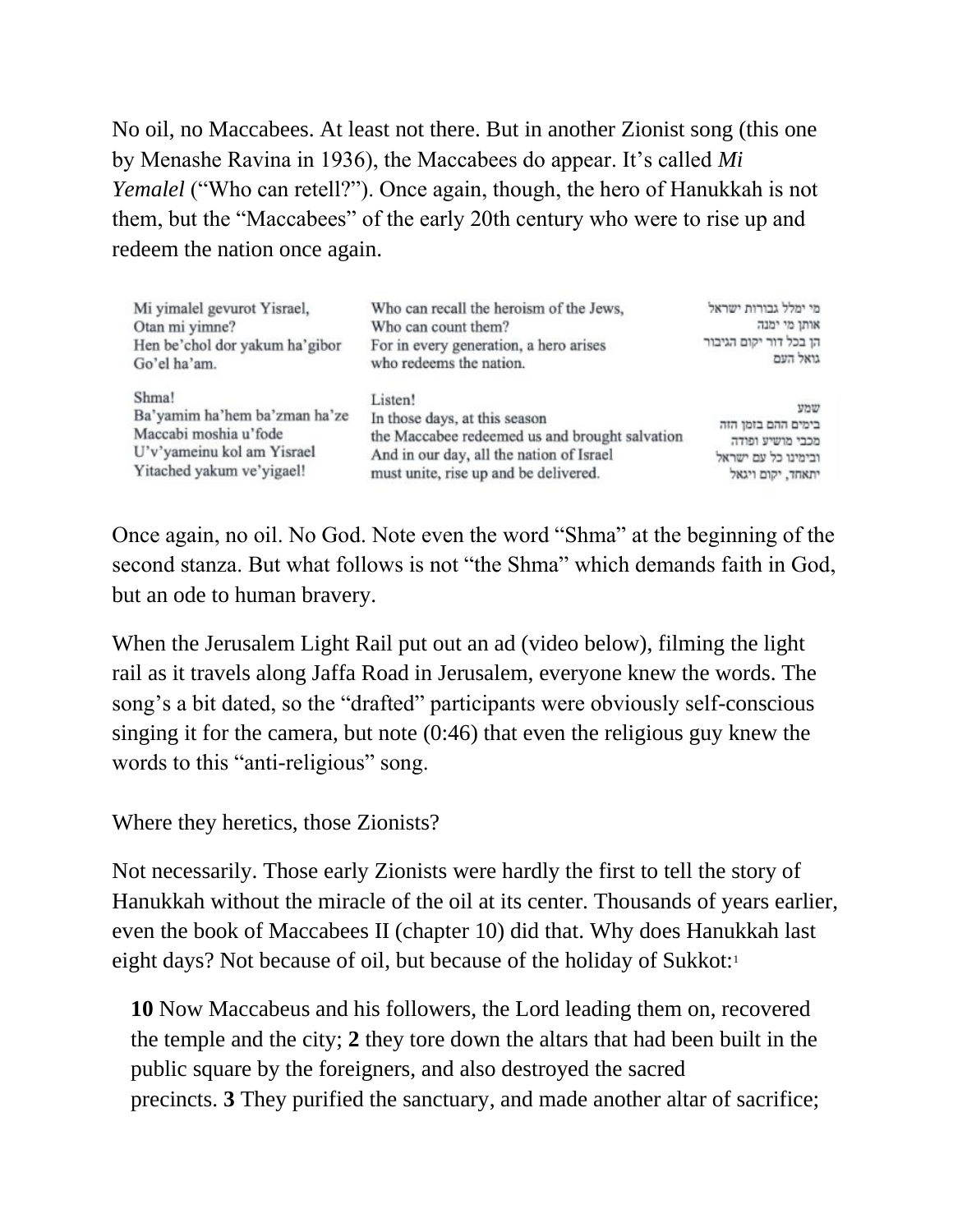then, striking fire out of flint, they offered sacrifices, after a lapse of two years, and they offered incense and lighted lamps and set out the bread of the Presence. **4** When they had done this, they fell prostrate and implored the Lord that they might never again fall into such misfortunes ...

**5** It happened that on the same day on which the sanctuary had been profaned by the foreigners, the purification of the sanctuary took place, that is, on the twenty-fifth day of the same month, which was Chislev. **6** *They celebrated it for eight days with rejoicing, in the manner of the festival of booths*, remembering how not long before, during the festival of booths, they had been wandering in the mountains and caves like wild animals. **…**

**8** They decreed by public edict, ratified by vote, that t*he whole nation of the Jews should observe these days every year.* **9** Such then was the end of Antiochus …

Turns out, there's a long history of celebrating miracles for eight days in this season of darkness. Why eight days? Different explanations. What was the miracle? Different explanations there, too.

And since not only is this the week of Hanukkah, but today is also November 29, the anniversary of that epic vote in the United Nations in 1947, one final vision of a miracle (with, as usual, [thanks to Toldot Yisrael\)](https://www.toldotyisrael.org/en/) that has literally changed our world.

Miracles come in all forms. Did God create those miracles, or did we?

The Jewish people has long been good at finessing that question. When Menachem Begin was asked, after the attack on the Iraqi nuclear reactor in Osirak, whether the success of the mission was due to God or to the skill of the pilots, he is said to have responded, "Thank God we have pilots like that."